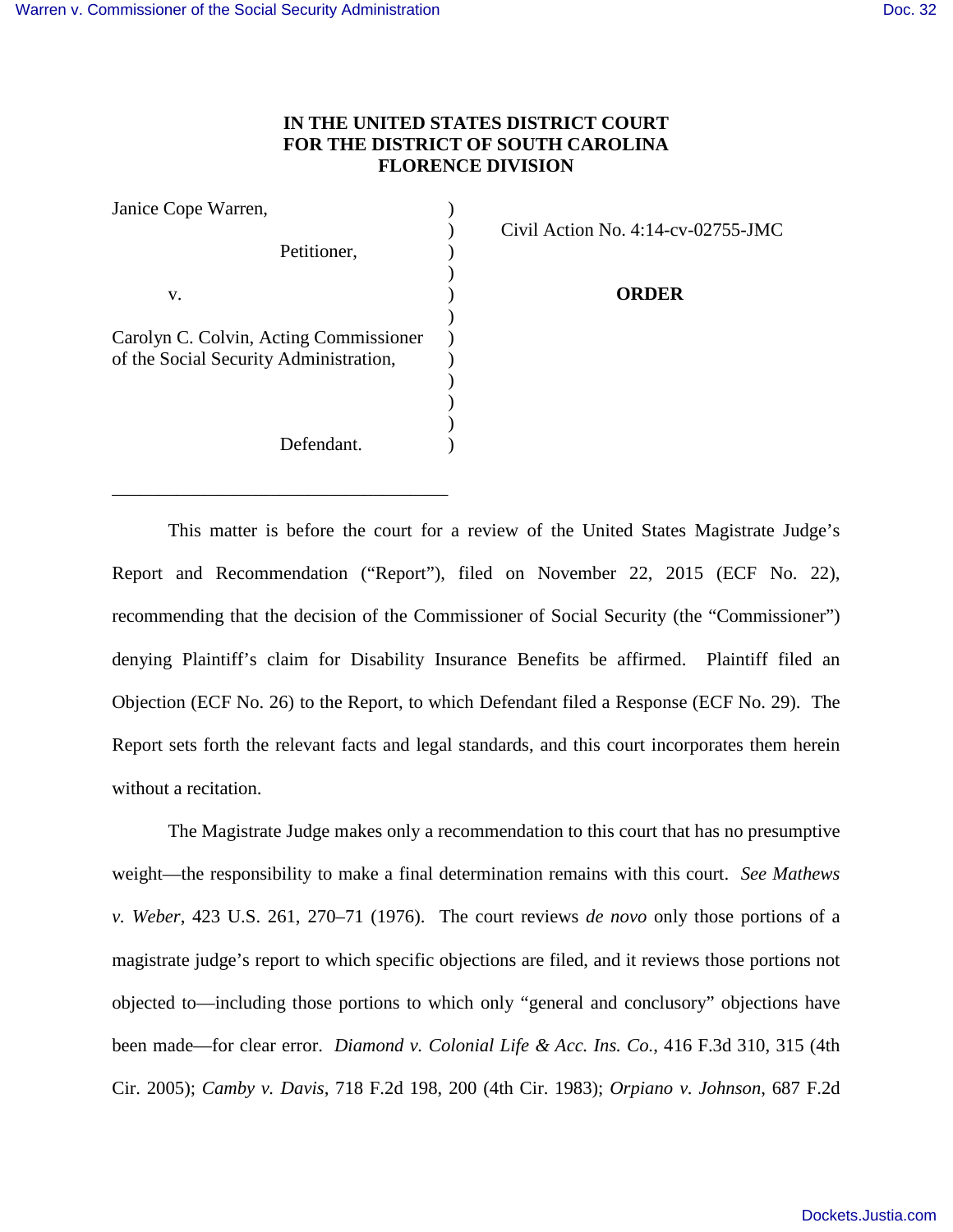44, 47 (4th Cir. 1982). The court may accept, reject, or modify—in whole or in part—the recommendation of the Magistrate Judge or recommit the matter with instructions. *See* 28 U.S.C. § 636(b)(1) (2012).

The role of the federal judiciary in the administrative scheme established by the Social Security Act is a limited one. Section  $405(g)$  of the Act provides, "[T]he findings of the Commissioner of Social Security as to any fact, if supported by substantial evidence, shall be conclusive . . . ." 42 U.S.C.  $\S$  405(g) (2012). "Substantial evidence has been defined innumerable times as more than a scintilla, but less than a preponderance." *Thomas v. Celebrezze*, 331 F.2d 541, 543 (4th Cir. 1964).

This standard precludes a *de novo* review of the factual circumstances that substitutes the court's findings for those of the Commissioner. *See Vitek v. Finch*, 438 F.2d 1157 (4th Cir. 1971). The court must uphold the Commissioner's decision as long as it is supported by substantial evidence. *See Blalock v. Richardson*, 483 F.2d 773, 775 (4th Cir. 1972). "From this it does not follow, however, that the findings of the administrative agency are to be mechanically accepted. The statutorily granted right of review contemplates more than an uncritical rubber stamping of the administrative agency." *Flack v. Cohen*, 413 F.2d 278, 279 (4th Cir. 1969). "[T]he courts must not abdicate their responsibility to give careful scrutiny to the whole record to assure that there is a sound foundation for the [Commissioner's] findings, and that this conclusion is rational." *Vitek*, 438 F.2d at 1157–58.

In this case, Plaintiff filed an Objection to the Report, in which she appears to re-assert the exact arguments she did before the Magistrate Judge. (*See* ECF No. 26 (arguing primarily that the "substantial evidence does not support the ALJ's rejection of the evidence regarding [Plaintiff's] multiple impairments" and that the "ALJ erred in finding that Mrs. Warren was not